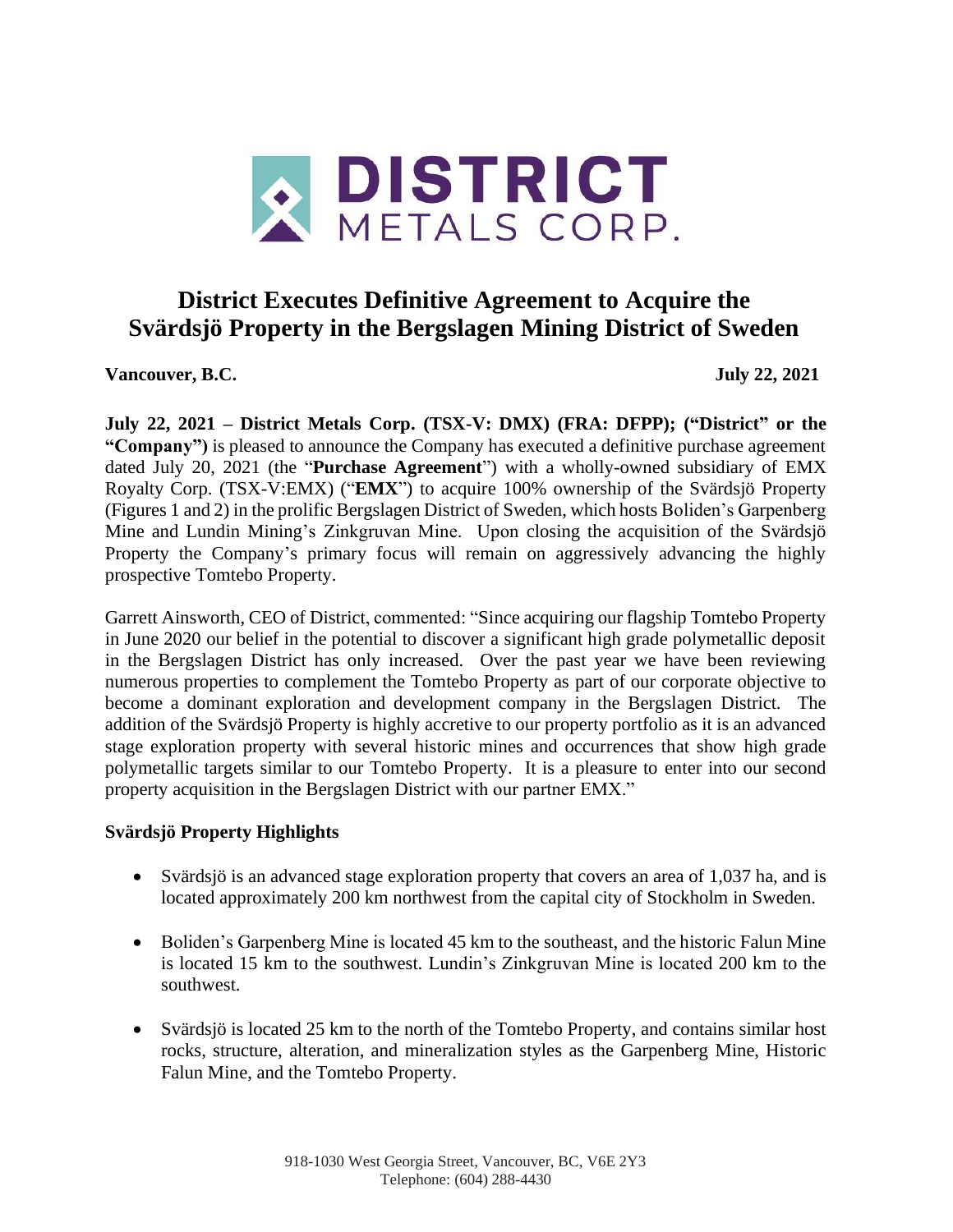- Several historic mines, numerous mineralized prospects and multiple untested targets are situated on the Svärdsjö Property.
- Mining activities date back to the  $14<sup>th</sup>$  century, and records show that the historic Svärdsjö Mine (1887-1989) produced **1.03 Mt at 112 g/t Ag, 6.0% Zn, 2.7% Pb, 0.6% Cu and 0.4 g/t Au<sup>1</sup>** .
- Mining at the historical Svärdsjö Mine reached a depth of 390 m where mineralization appears open at depth and along strike. Operations at Boliden's Garpenberg Mine and Lundin Mining's Zinkgruvan Mine are currently at depths of 1400 m and 1300 m, respectively.
- Boliden conducted extensive exploration work on the Svärdsjö Property from 2009 until 2019. Boliden was not granted an extension to their exploration permit, and EMX claimed the Svärdsjö license area.

## **The Purchase Agreement**

Pursuant to the Purchase Agreement, District will acquire a 100% interest in the Svärdsjö Property upon the following principal terms:

- At closing of the proposed transaction District will: (i) make a cash payment of \$35,000 to EMX; and (ii) issue EMX 1,659,084 common shares of District, representing EMX's increase of equity ownership from 8.0% to 9.9% in District (on a non-diluted basis).
- To retain the Property, District must: (i) incur \$1,000,000 of eligible expenditures on the Svärdsjö Property within five years of the closing of the proposed transaction including at least \$150,000 in expenditures per year; and (ii) complete a minimum of 3,500 m of drilling within five years of the closing of the proposed transaction.
- Upon announcement of each of a mineral resource estimate and preliminary economic assessment, District will pay to EMX a fee of \$275,000 and, in the absence of either or both a mineral resource estimate and/or preliminary economic assessment, an aggregate of \$550,000 upon a development decision, in each case, in either cash or common shares of District (based on the 20 day volume weighted average trading price of District's common shares on the TSX Venture Exchange).
- District will reimburse EMX for the mineral license fee for years 2 and 3 that were prepaid by EMX, which equals approximately \$2,500.
- District will grant EMX a 2.5% net smelter returns royalty on the Svärdsjö Property subject to an option to repurchase up to 0.5% of the royalty for \$2,000,000 at any time within six years of the closing of the proposed transaction and in respect of which District will make annual advance royalty payments of \$25,000 commencing on the third anniversary of the closing of the proposed transaction, with each payment increasing by \$10,000 per year subject to maximum of \$75,000 per year.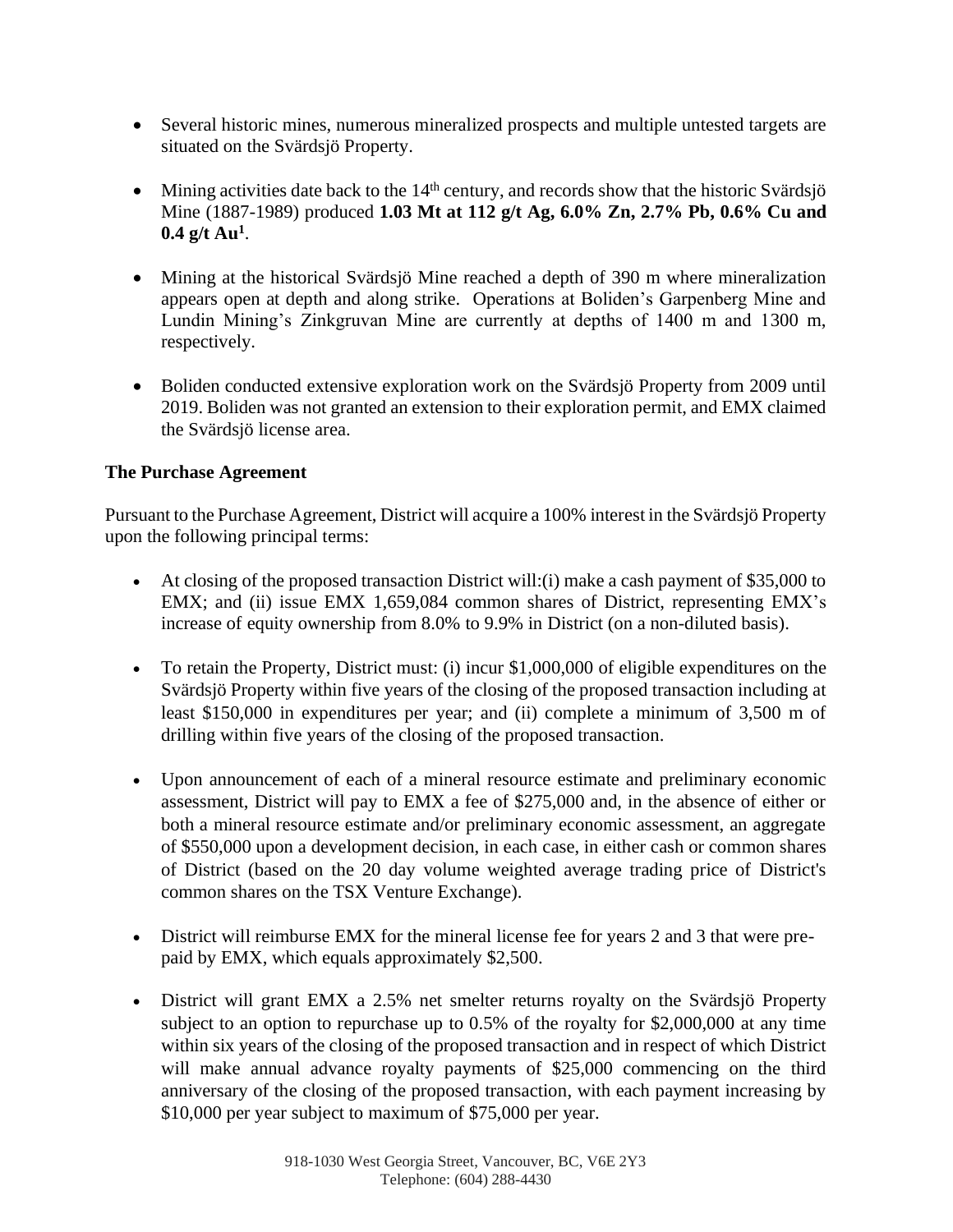

**Figure 1: District Metals Mineral Licenses in the Bergslagen Mining District**

Note: The nearby mines provide geologic context for District's Properties, but this is not necessarily indicative that the properties host similar tonnages or grades of **mineralization.**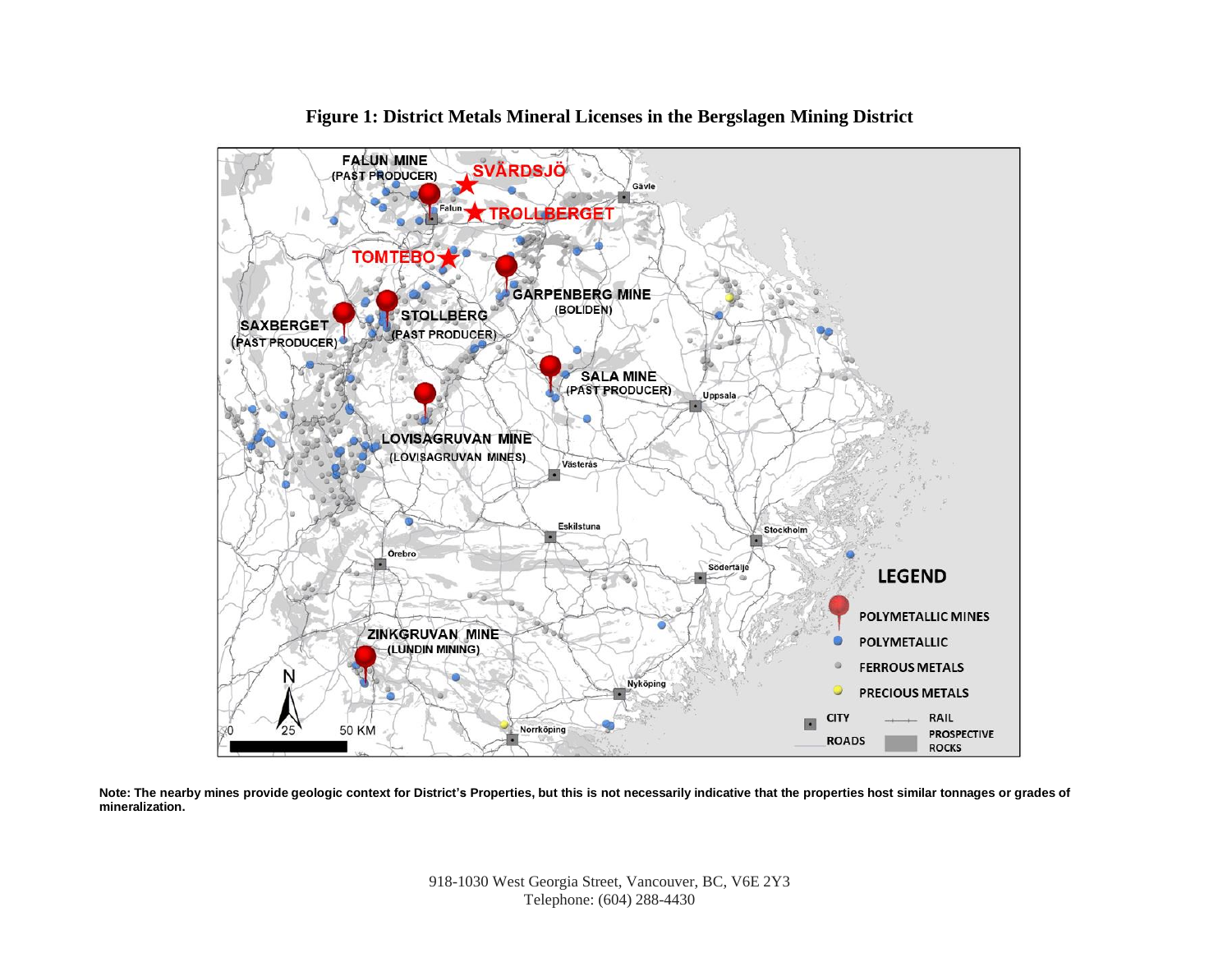

#### **Figure 2: Location Map of Svärdsjö Property**

Note: The nearby mines provide geologic context for District's Properties, but this is not necessarily indicative that the properties host similar tonnages or grades of **mineralization.**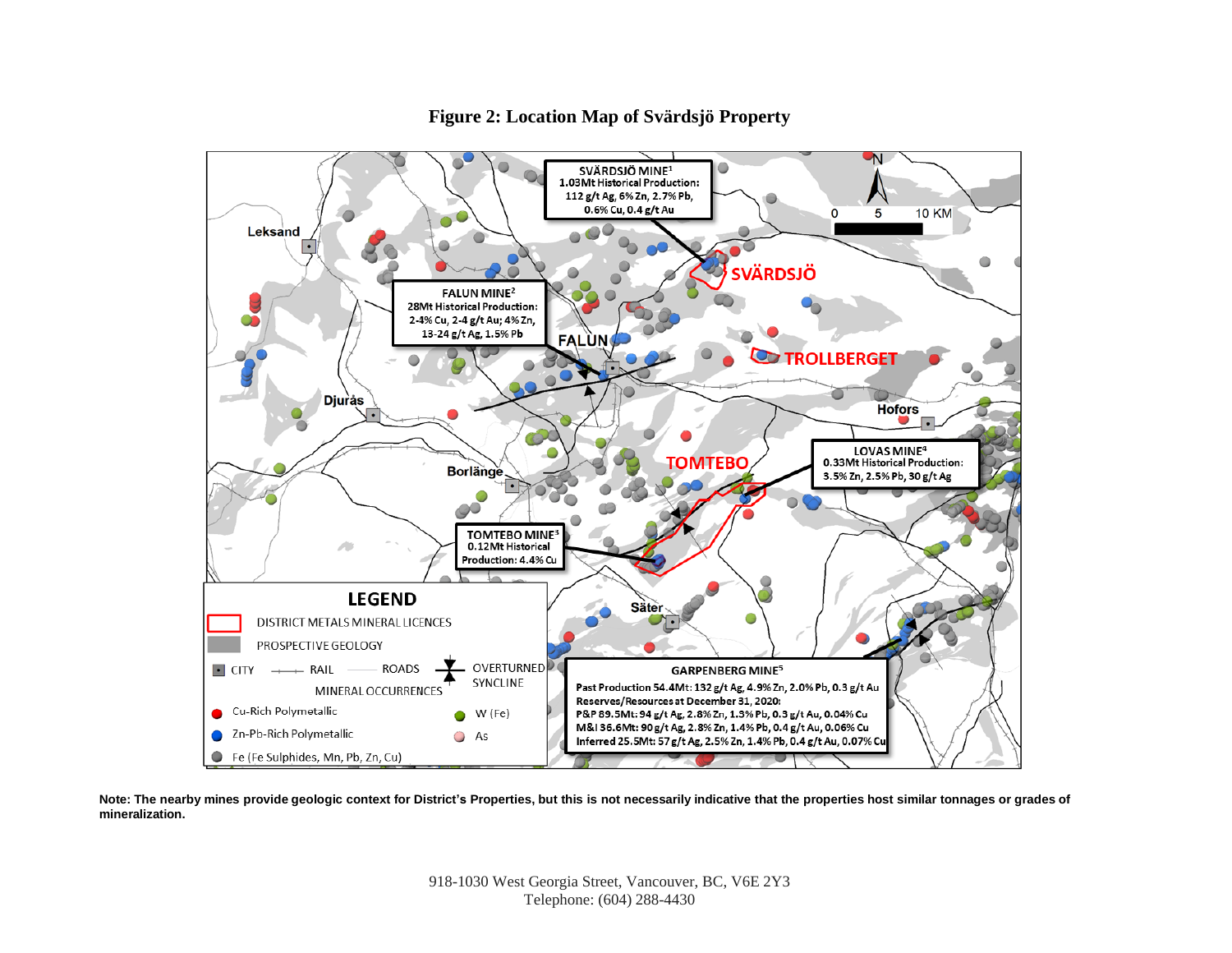## **References**

<sup>1</sup> Sveriges Geologiska Undersökning (SGU) Map Viewer: <https://apps.sgu.se/kartvisare/kartvisare-malm-mineral.html>

 $^2$  Allen, R.L., Lundström, I., Ripa, M., and Christofferson, H., 1996, Facies analysis of a 1.9 Ga, continental margin, back-arc, felsic caldera province with diverse Zn-Pb-Ag-(Cu-Au) sulfide and Fe oxide deposits, Bergslagen region, Sweden: Economic Geology, v. 91, p. 979–1008.

<sup>3</sup> Ed. Eilu, Pasi, 2012, Geological Survey of Finland, Special Paper 53, Metallogenic areas in Sweden.

<sup>4</sup> Geological Survey of Sweden report grb 097, 1997.

<sup>5</sup> [https://www.boliden.com/globalassets/operations/exploration/mineral-resources-and-mineral](https://www.boliden.com/globalassets/operations/exploration/mineral-resources-and-mineral-reserves-pdf/2020/resources-and-reserves-garpenberg-2020-12-31.pdf)[reserves-pdf/2020/resources-and-reserves-garpenberg-2020-12-31.pdf](https://www.boliden.com/globalassets/operations/exploration/mineral-resources-and-mineral-reserves-pdf/2020/resources-and-reserves-garpenberg-2020-12-31.pdf)

## **Technical Information**

All scientific and technical information in this news release has been prepared by, or approved by Garrett Ainsworth, PGeo, President and CEO of the Company. Mr. Ainsworth is a qualified person for the purposes of National Instrument 43-101 - *Standards of Disclosure for Mineral Projects.*

Mr. Ainsworth has not verified any of the information regarding any of the properties or projects referred to herein other than the Svärdsjö and Tomtebo Properties. Mineralization on any other properties referred to herein is not necessarily indicative of mineralization on the Svärdsjö or Tomtebo Properties.

## **About District Metals Corp.**

District Metals Corp. is led by industry professionals with a track record of success in the mining industry. The Company's mandate is to seek out, explore, and develop prospective mineral properties through a disciplined science-based approach to create shareholder value and benefit other stakeholders.

The advanced exploration stage Tomtebo Property is located in the Bergslagen Mining District of south-central Sweden is the Company's main focus. Tomtebo comprises 5,144 ha, and is situated between the historic Falun Mine and Boliden's Garpenberg Mine that are located 25 km to the northwest and southeast, respectively. Two historic polymetallic mines and numerous polymetallic showings are located on the Tomtebo Property along an approximate 17 km trend that exhibits similar geology, structure, alteration and VMS/SedEx style mineralization as other significant mines within the district. Mineralization that is open at depth and along strike at the historic mines on the Tomtebo Property has not been followed up on, and modern systematic exploration has never been conducted on the Property.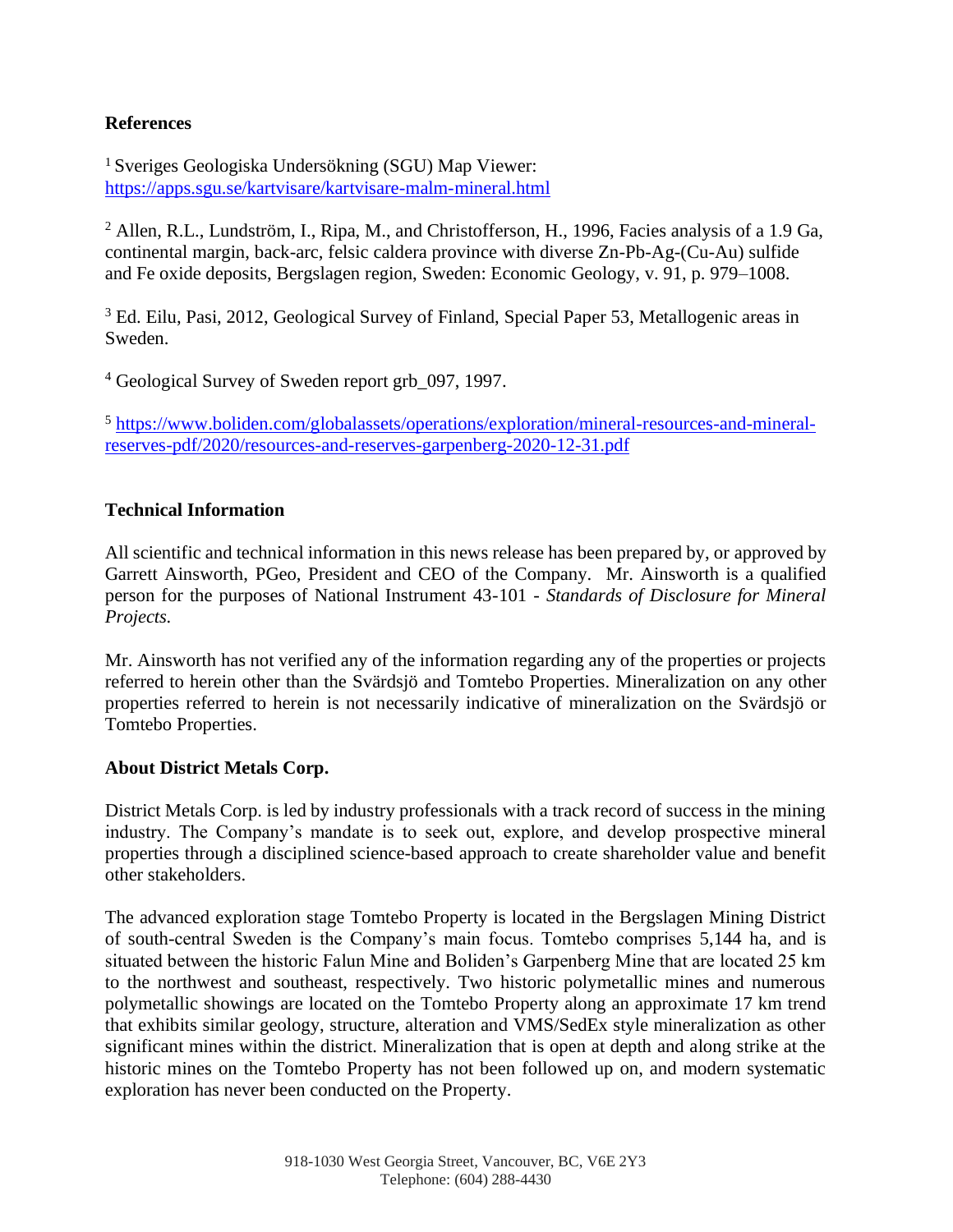For further information on the Tomtebo Property, please see the technical report entitled "NI 43- 101 Update Technical Report on the Tomtebo Project, Bergslagen Region of Sweden" dated effective October 15, 2020 and amended and restated on February 26, 2021, which is available on SEDAR at [www.sedar.com.](http://www.sedar.com/)

On Behalf of the Board of Directors "*Garrett Ainsworth*" President and Chief Executive Officer

(604) 288-4430

#### *Neither TSX Venture Exchange nor its Regulation Services Provider (as that term is defined in policies of the TSX Venture Exchange) accepts responsibility for the adequacy or accuracy of this release.*

#### *Cautionary Statement Regarding "Forward-Looking" Information.*

*This news release contains certain statements that may be considered "forward-looking information" with respect to the Company within the meaning of applicable securities laws. In some cases, but not necessarily in all cases, forward-looking information can be identified by the use of forward-looking terminology such as "plans", "targets", "expects" or "does not expect", "is expected", "an opportunity exists", "is positioned", "estimates", "intends", "assumes", "anticipates" or "does not anticipate" or "believes", or variations of such words and phrases or statements that certain actions, events or results "may", "could", "would", "might", "will" or "will be taken", "occur" or "be achieved" and any similar expressions. In addition, any statements that refer to expectations, predictions, indications, projections or other characterizations of future events or circumstances contain forward-looking information. Statements containing forward-looking information are not historical facts but instead*  represent management's expectations, estimates and projections regarding future events. Forward-looking statements in this *news release relating to the Company include, among other things, statements relating to the Company's intention that, upon closing the acquisition of the Svärdsjö Property, its primary focus will remain on advancing its material property, the highly prospective Tomtebo Property; the Company's belief in the potential to discover a significant high grade polymetallic deposit in the Bergslagen District; the Company's objective to become a dominant exploration and development company in the Bergslagen District; the Company's belief that it has identified high grade polymetallic targets on the Svärdsjö Property which are similar the Tomtebo Property.* 

*These statements and other forward-looking information are based on opinions, assumptions and estimates made by the Company*  in light of its experience and perception of historical trends, current conditions and expected future developments, as well as other *factors that the Company believes are appropriate and reasonable in the circumstances, as of the date of this news release, including, without limitation, assumptions about the reliability of historical data and the accuracy of publicly reported information regarding past and historic mines in the Bergslagen district; the Company's ability to raise sufficient capital to fund planned exploration activities, maintain corporate capacity and satisfy the exploration expenditure requirements required by the definitive purchase agreement between the Company and the vendor of the Tomtebo Property (the "Tomtebo Purchase Agreement") by the times specified therein; and stability in financial and capital markets.*

*Forward-looking information is necessarily based on a number of opinions, assumptions and estimates that, while considered reasonable by the Company as of the date such statements are made, are subject to known and unknown risks, uncertainties, assumptions and other factors that may cause the actual results, level of activity, performance or achievements to be materially different from those expressed or implied by such forward-looking information, including but not limited to risks associated with the following: the reliability of historic data regarding the Company's properties; the Company's ability to raise sufficient capital to finance planned exploration (including incurring prescribed exploration expenditures required by the Tomtebo Purchase Agreement, failing which the Tomtebo Property will be forfeited without any repayment of the purchase price); the Company's limited operating history; the Company's negative operating cash flow and dependence on third-party financing; the uncertainty of additional funding; the uncertainties associated with early stage exploration activities including general economic, market and business conditions, the regulatory process, failure to obtain necessary permits and approvals, technical issues, potential delays, unexpected events and management's capacity to execute and implement its future plans; the Company's ability to identify any mineral resources and mineral reserves; the substantial expenditures required to establish mineral reserves through drilling and the estimation of mineral reserves or mineral resources; the Company's dependence on one material project, the Tomtebo Property; the uncertainty of estimates used to calculated mineralization figures; changes in governmental regulations; compliance with applicable laws and regulations; competition for future resource acquisitions and skilled industry personnel;*